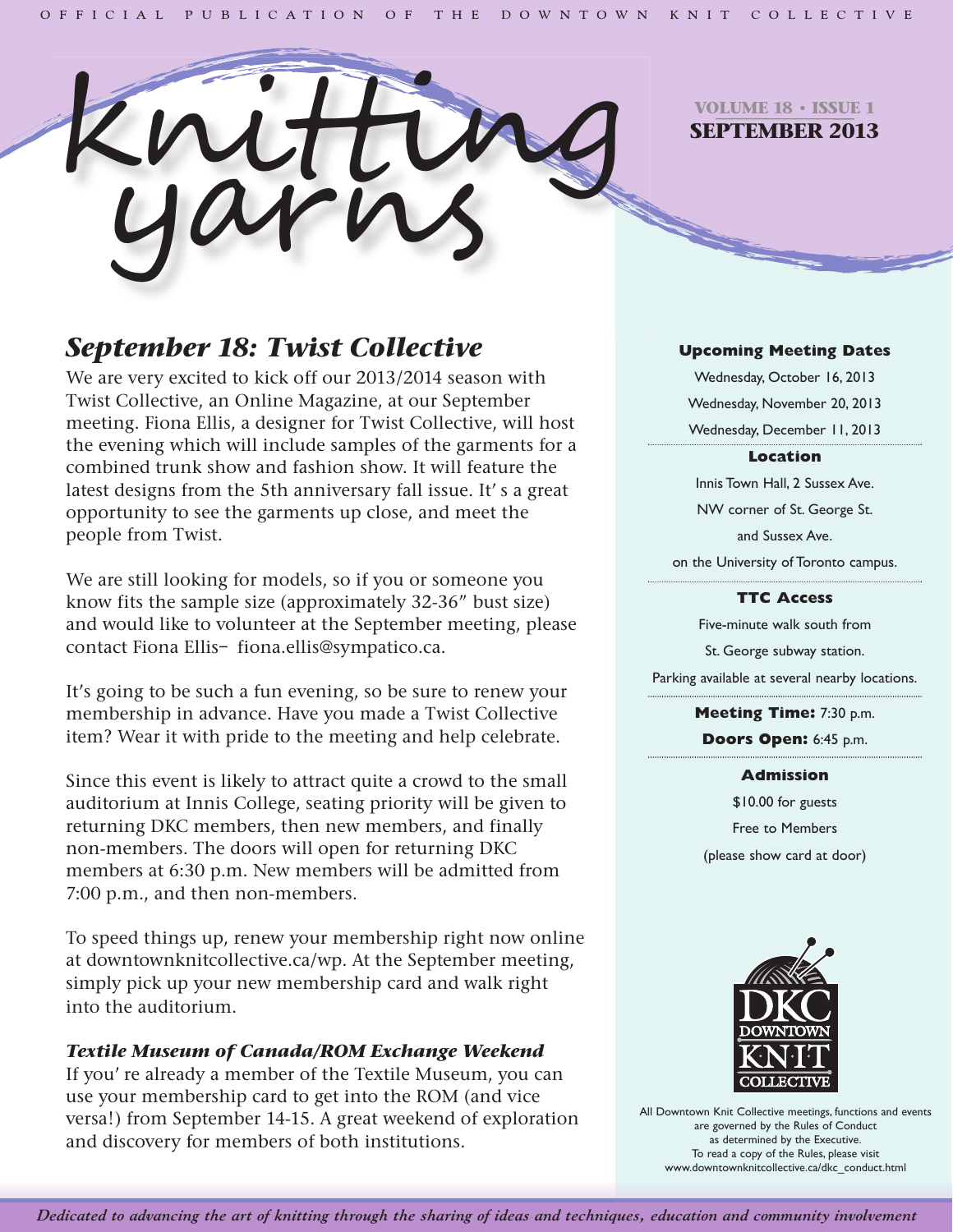# **Highlights of the June Meeting** *by Heather Brady*

Approximately 70 members and seven newcomers came out to spend the last meeting of the season with the guild and special guest, crochet afficionado Lara Veerasammy.

# **Announcements**

The guild is looking for a new meeting note taker. This would make our newsletter editor's life a lot easier.

World Wide Knit in Public Day: the weather and location could not have been better. There was great fun and a great turnout (at least 12 people in the audience raised their hands to show that they were there).

Relay for Life: Congratulations to our team. Denise, Carole, Dawn, Pam, Andrea, Donna, Wannietta, Helen and Joan knit all night and raised over \$9,000. The team hung up their scarves at the tent to showcase them and could have sold every one, but of course they're for charity.

Patternfish is celebrating its 5th anniversary! The current issue highlights original designers, many of them DKC members.

Denise Powell's Crazy For Cashmere quilt is appearing in the summer issue of A Needle Pulling Thread. It's made from old cashmere sweaters that were felted, dyed and cut into pieces, backed with pieces of old silk shirts she used to wear for business. An amazing creation!

Is anyone interested in going to Rhinebeck? There is a bus tour this fall. More information will become available closer to the date. It's a great time.

Carole asked the audience to challenge themselves a bit this summer– to do a little more charity knitting, or maybe knit something for someone else just to see the

smile on their face. Crochet a blanket for an animal shelter. There are a lot of ways to keep busy.

# **Show & Tell**

Julia showed an afghan in Tunisian crochet entitled "If Music be the Food of Love". Her youngest granddaughter is going away to university this fall to study music, so Julia covered the afghan with musical motifs. It's sure to be treasured.

Trish originally fell in love with a pattern for a short-sleeved summer top in Japan 10 years ago. The sweater has always been a bit too short, so she and Cristina made it again in their own private knitalong. The innovative pattern is cast on and knit upwards, put on a holder, knit from the side, then knit in the other direction, creating a cool patchwork effect. A variegated yarn with a long repeat (Classic Elite Sanibel in crimson) really makes the pattern stand out.

Debra showed her Knitty "Templeton Square"contest entry, a shawlette based on a pattern provided by Franklin Habit. The garment was as beautiful as it was innovative (in other words, very!)

### **Guest Speaker**

Lara revealed right off the bat what she considered to be a controversial statement– she doesn't knit. Gasps

were heard around the room, but she carried on. Lara has friends who are very eager to teach her, but so far she has managed to resist.

Lara's crochet journey began when she was a young girl, about eight years old. Her mother lent her a steel crochet hook and some leftover thread, and started her off with a little yellow daisy. Crocheters at the time made three things: doilies, coffee table runners and bedspreads. Lara lived in a tropical climate (Guyana) so yarns apart from cotton were unavailable or simply impractical. Patterns were shared, and books were few and far between.

Lara has crocheted practically her entire wardrobe, and her finelycrafted pieces are easily classy enough to wear to work. Models from the guild showcased her creations, including a crisp pleated skirt, a silky cotton top with tiny shell stitches, a smart bamboo suit jacket and a colourful cardigan that looked just like Fair Isle.

Lara's finale was her stunning wedding veil, made of 100% silk and covered with motifs meaningful to both her and her husband. The reveal of the veil ended Lara's presentation in spectacular fashion. We'd like to thank her for opening knitters' eyes to the endless possibilities of crochet.

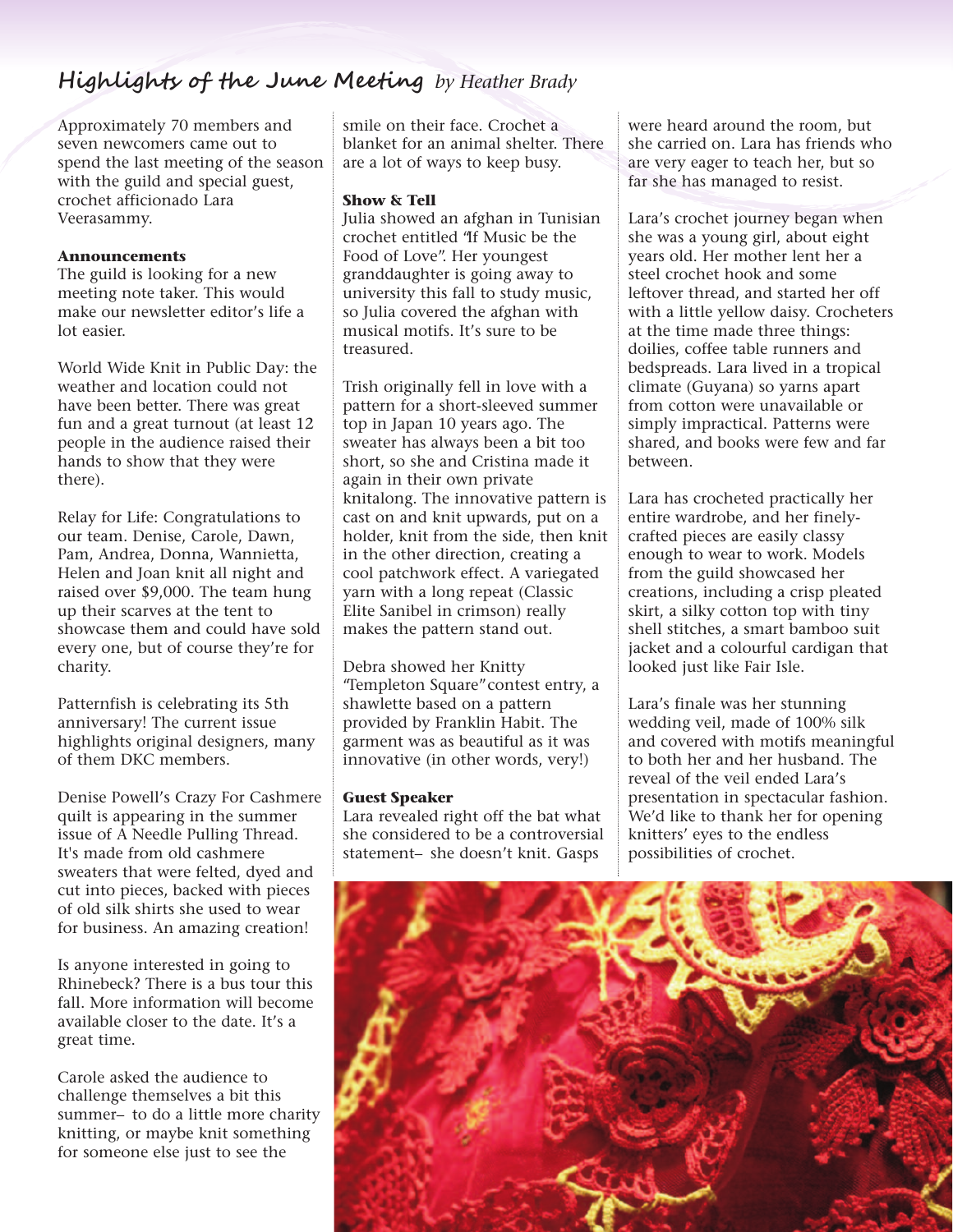# **Knitting for a Cure** *by Kellie Huffman*

September is Childhood Cancer Awareness Month. Here is Bronwyn's story, in her own words:

Imagine this, you are 14. You dance, you curl, you read books by the series and watch your favourite movies so many times you can quote them. You hang out with your friends at rodeos, at your favourite store, in each other's homes, cooking, playing games and talking, talking about all the things and people you love, your hopes and your dreams. You have your whole life ahead of you and then you get sick. It's just a cold so you go on. You dance a few recitals, you curl a bit but then two months pass and your cold still has not gone away so your mom takes you to your family doctor. The next thing you know you're being rushed to the Children's Hospital in London. You have cancer.

Your life has been put on hold. You can't see your friends or do the things you love. The only people you see are the doctors, the nurses and your mom. You don't even know if you'll survive.

I don't have to imagine it. That happened to me.

On January 15th, 2012, I was diagnosed with Acute Myeloid Leukemia, AML. This is a tricky Leukemia to treat so the protocol is to hit it with a lot of chemo over a short period of time. The chemo left me feeling sick. Being nauseas just became a way of life, a new normal. I had to take many drugs to counteract side effects. I had many blood transfusions but there is no transfusion for white blood cells that fight infection so I spent most of the four months of treatment in isolation.

On May 16th, I was airlifted to Sick Kids with heart failure. When I got there my parents were told I would die. My diagnosis is chemo-induced cardiomyopathy, a rare side effect, and when it happens so soon after chemo children do not survive. The doctors explained to my parents that because my blood cell counts were still low from chemo they couldn't operate, so going on life support was not an option. If I went into cardiac arrest, I would not be resuscitated. My only hope was a VAD, a small pump that fits inside the heart to keep blood flowing and can last for years but, again, my blood counts were too low to survive the operation and the doctors didn't think I would last more than a couple of weeks. My parents had no choice but tell me what my prognosis was.

That was a really bad day. My mom told me what the doctors had been saying, that I wouldn't live, but I didn't believe it. I was determined to do whatever the doctors told me to do. To keep pressure off my heart I was kept dehydrated. It was hard not being able to drink or eat what I wanted but the doctors and I worked together to help me to live long enough so my blood counts could recover.

And they did! On June 3rd I got my VAD. It was a 4 hour, open heart surgery and was a big success! Recovery took months. It was difficult and painful. Sometimes I doubted myself. My body was so weak. My legs were like sticks but on July 6th, I took my first steps. On August 9th I became the first child discharged from Sick Kids with a VAD. Because of the risks that come with the VAD I will stay in Toronto until I qualify for a heart transplant on January 15th, 2014 and then while I the wait for my new heart.

#### Some facts about childhood cancer:

- 1 in 330 children will be diagnosed with cancer before the age of 20.
- It is the #1 killing disease of kids

in Canada, killing more children than asthma, diabetes, cystic fibrosis and AIDS combined.

- 10,000 children are fighting cancer in Canada right now. One in four will die.
- Acute Lymphoblastic Leukemia has the best survival rate at 90%, but most childhood cancers have rates less than 50% and have barely changed in the last 30 years.
- 98% of all childhood cancer survivors will suffer from at least one chronic health issue, and by age 45, 80% have a lifethreatening or disabling chronic condition
- In potential years lost, childhood cancer comes in second only to breast cancer.

*Bronwyn's mother, DKC member Kellie Huffman (*redplaid *on Ravelry) designed the newly released Childhood Cancer Awareness Hat to draw attention to Childhood Cancer. A knitter since Bronwyn's birth, Kellie found it to be the stabilizing constant that comforted her while she helped her daughter through the torture of chemo and subsequent heart failure. She is founder of the Knitting for Gold Project– knittingforgold.org*